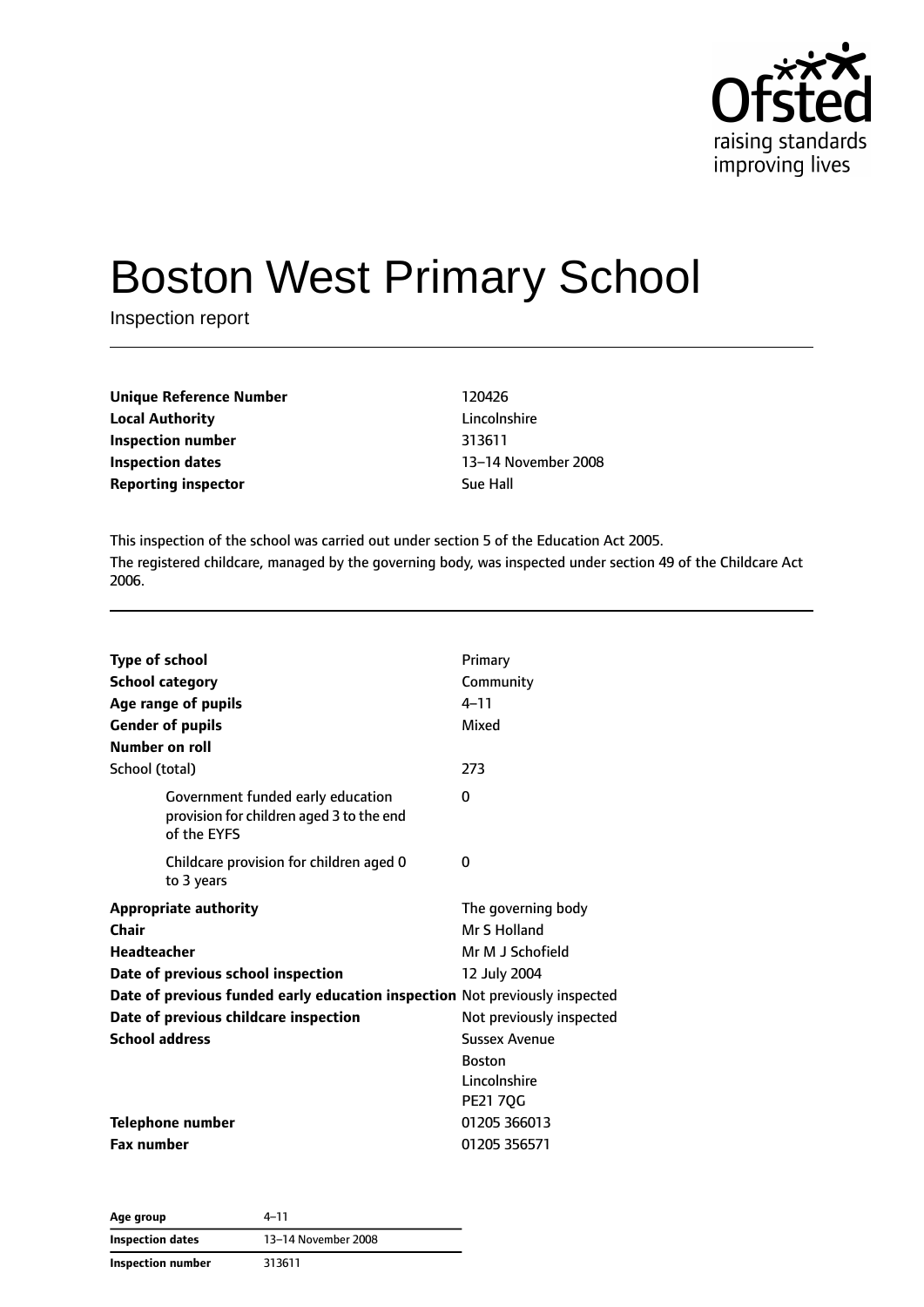.

<sup>©</sup> Crown copyright 2008

Website: www.ofsted.gov.uk

This document may be reproduced in whole or in part for non-commercial educational purposes, provided that the information quoted is reproduced without adaptation and the source and date of publication are stated.

Further copies of this report are obtainable from the school. Under the Education Act 2005, the school must provide a copy of this report free of charge to certain categories of people. A charge not exceeding the full cost of reproduction may be made for any other copies supplied.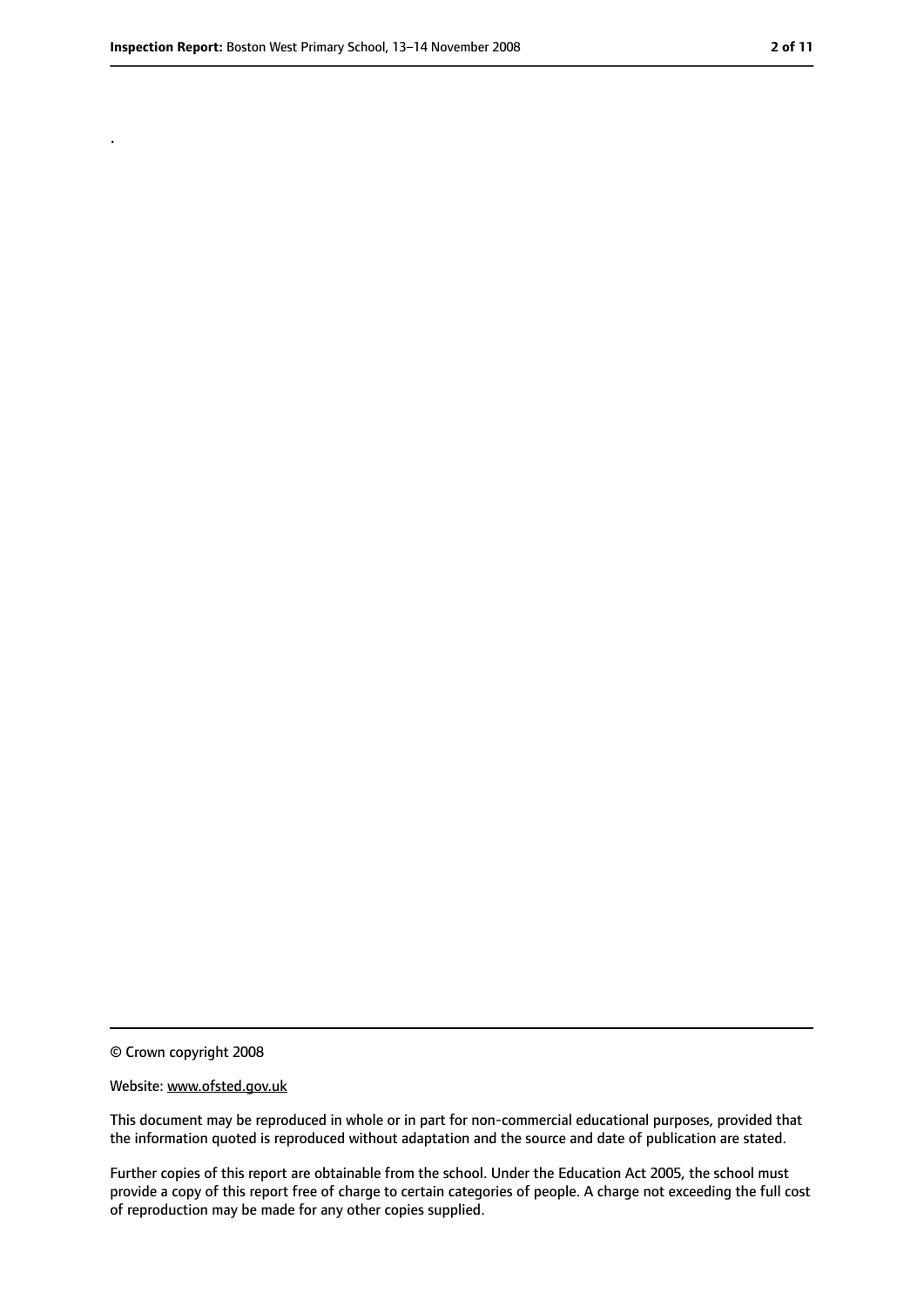### **Introduction**

The inspection was carried out by three Additional Inspectors.

#### **Description of the school**

This is a slightly larger than average sized school that is popular and over-subscribed. The number of pupils eligible for free school meals is below the national average. The large majority are from White British backgrounds with few speaking English as an additional language. The number with learning difficulties and/or disabilities is close to the national picture. Pupils attend the Reception classes during their time in the Early Years Foundation Stage (EYFS). The school holds many awards including those for Basic skills, Eco-schools, Artsmark, Investors in People, Activemark and Healthy Schools.

#### **Key for inspection grades**

| Grade 1 | Outstanding  |
|---------|--------------|
| Grade 2 | Good         |
| Grade 3 | Satisfactory |
| Grade 4 | Inadequate   |
|         |              |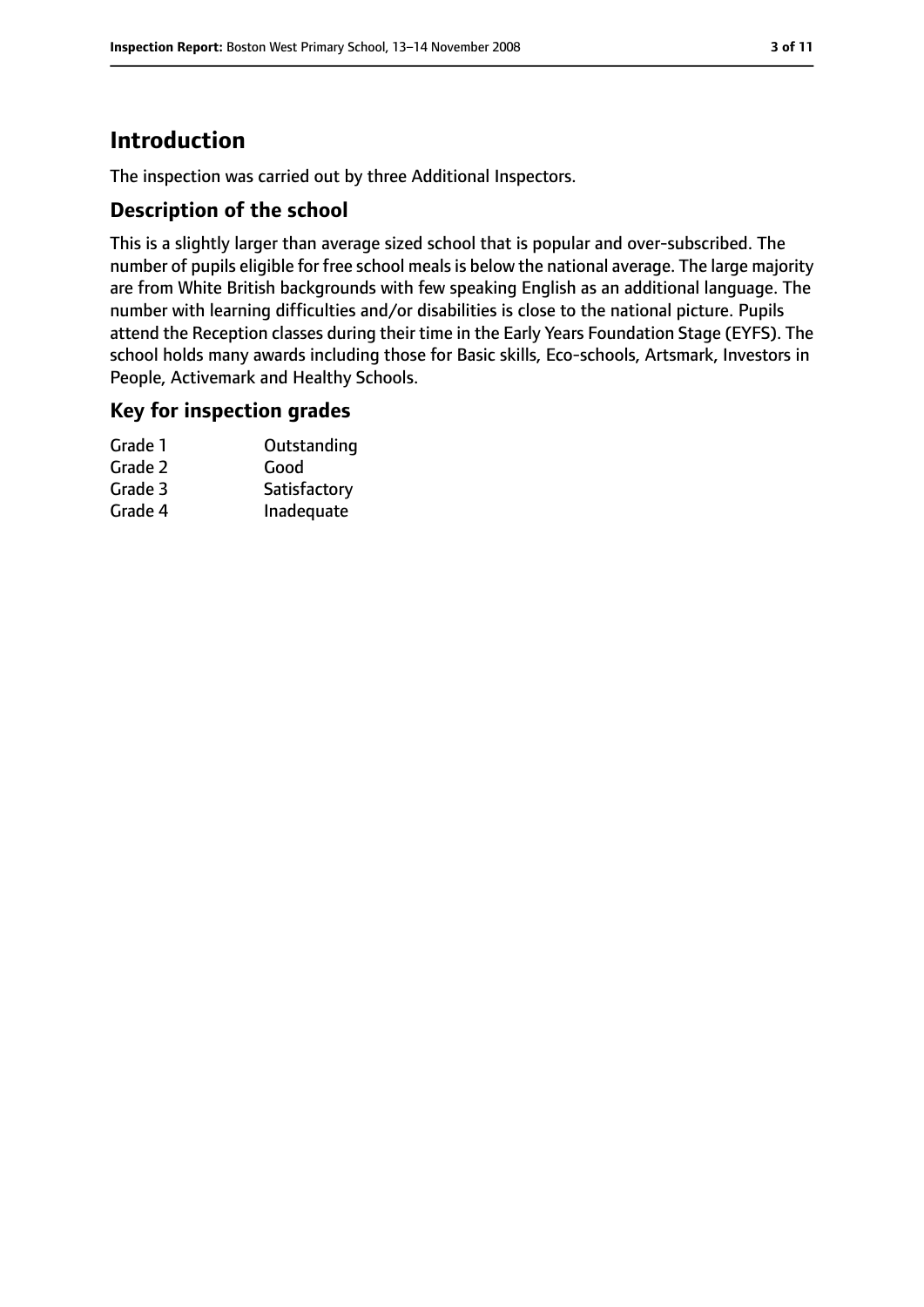### **Overall effectiveness of the school**

#### **Grade: 2**

Boston West Primary School is a good school. This evaluation matches that of the school's overall view of its own effectiveness. Parents are very pleased with the quality of care and education provided. Pupils' personal development is outstanding and their spiritual, moral, social and cultural development is good. There are excellent opportunities for pupils to take on responsibilities in the school and local community. Behaviour is outstanding as is pupils' enjoyment of the wide range of activities. Most speak with joy about attending school and many think there is little they would change.

Children enter the EYFS with knowledge and skills that are in line with the expectations for their age. As pupils move through the school, they make good progress overall although this is somewhat variable. Currently, standards at the age of seven are average and by the age of eleven they are slightly above the national average. Most pupils have good speaking and listening skills and read well. Even though writing skills are more variable, the school is now focusing effectively on this area. With the current emphasis on problem-solving activities in mathematics and science, progressin these areasis good. Pupils, including those with additional needs and those at the early stages of English, achieve well although occasionally some could do even better.

The quality of teaching and learning is generally good, particularly for the older pupils. Staff have very good relationships with pupils and explain things well. However, there is some variability in the quality of teaching, and the way the day and classes are organised gives a lack of pace to some morning activities, which affects the progress pupils make. The curriculum is good with strengths in the range of extra activities that help develop skills in the arts and sport. The school is successful in utilising the attractive outdoor areas to develop environmental awareness. The care, guidance and support of pupils is good. There are well-established procedures to ensure pupils' safety and well-being. The school has put a lot of time and effort into improving assessment procedures so that staff can carefully track pupils' progress, which is having a positive impact on raising standards.

Leadership and management are good, as is governance. There is an effective team approach to curriculum leadership and management. The headteacher is supported well by the assistant headteachers, the newly established leadership team, staff and governors. This ensures there is good capacity for further improvement. There are good procedures to monitor the effectiveness of initiatives in the school. However, at times the school's evaluation of its own effectiveness is slightly generous in some areas.

### **Effectiveness of the Early Years Foundation Stage**

#### **Grade: 3**

Provision in the EYFS is satisfactory. While there are some good aspects, this judgement is below that of the school's evaluation. A strength is the good quality of pastoral care which ensures children are well looked after and their personal development is good. The younger children in the Reception year work in one class, with the older ones working in a mixed-age group with pupils in Year 1. This makes planning for all children a challenge to ensure there is equality of opportunity. Most enter school with skills that are in line with national expectations for their age. However, the assessment of attainment on entry is somewhat cautious and does not always reflect what children already know, understand and can do. The curriculum is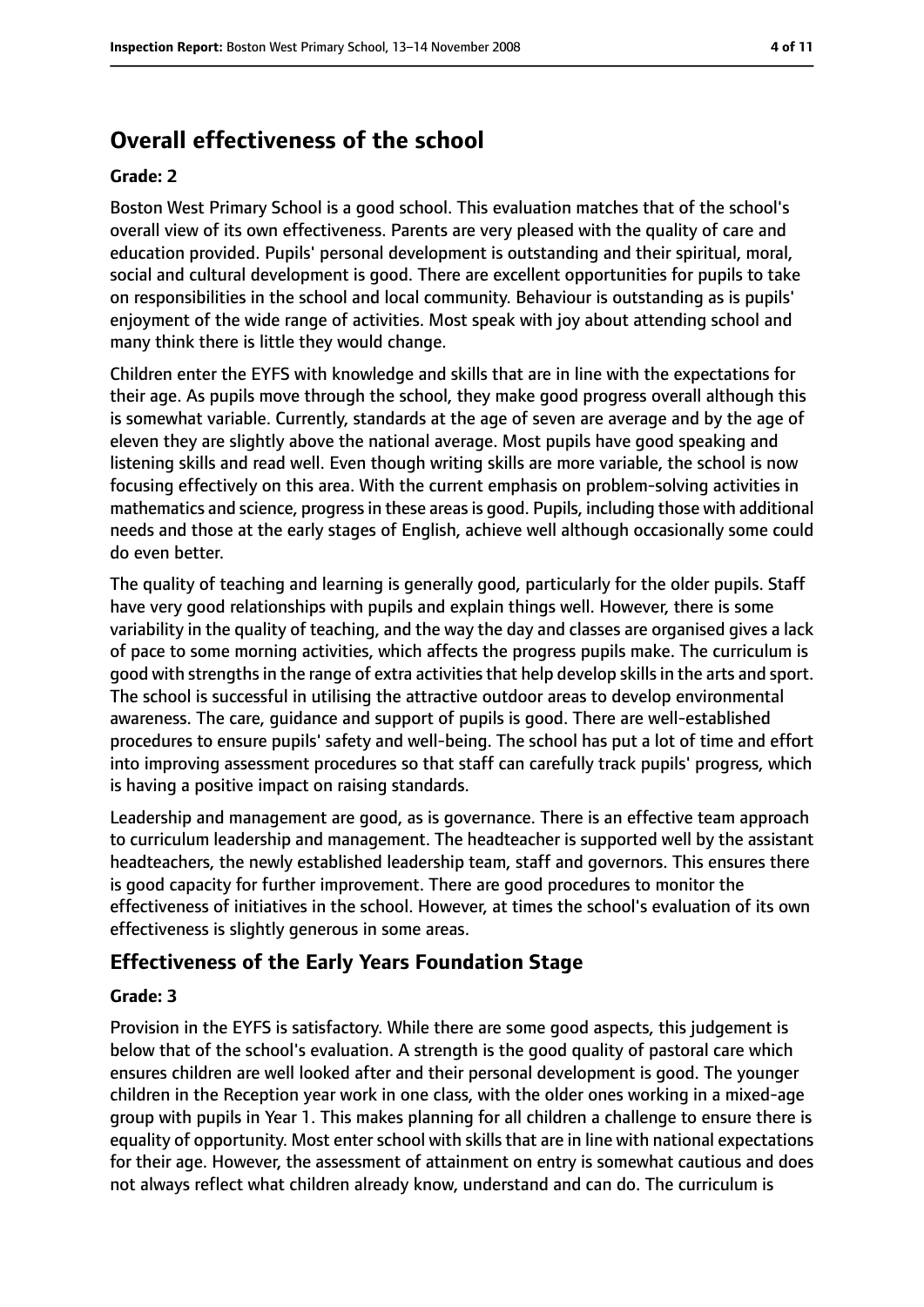satisfactory because although it meets the needs of older children it does not always recognise or meet the needs of the youngest children in the EYFS. Many are confident children who chat happily to their friends and adults. They make satisfactory progress, mostly meeting the targets expected for their age, and some children exceed them. The quality of teaching and learning is satisfactory as is the curriculum. Leadership and management is satisfactory. The team of teachers and support staff are very keen to keep improving provision for the children in the cramped accommodation available.

#### **What the school should do to improve further**

- Ensure that the quality of teaching and learning is consistently good across the school.
- Review the organisation of the day and the class structures to ensure activities are challenging and meet the needs of all pupils.
- Improve the assessment of children's skills in the EYFS.
- Ensure the curriculum in the EYFS meets the needs of the youngest children.

### **Achievement and standards**

#### **Grade: 2**

Pupils enter Year 1 having met the targets for their age. Data shows that until two years ago pupils were reaching expected levels in Year 2 and were doing very well in the national tests in Year 6. Since this time there has been a fall in standards, so that now they are little more than average. In some years, boys, especially in Key Stage 1, have not done as well as girls at school or in relation to boys nationally. The school believes the disappointing results were linked, at least in part, to the many staffing changes in a short period, which affected overall progress. The school set about improving the way it checks and tracks progress and developed more intervention programs to support those in danger of underachieving. Tracking information shows that most pupils make good progress and that this is particularly strong in upper Key Stage 2 where pupils are on course to exceed national expectations. The majority of pupils achieve well, including those with additional needs and those whose first language is not English. However, the school recognises that not enough pupils reach the higher levels and some boys could do better. It is now tracking their progress carefully.

### **Personal development and well-being**

#### **Grade: 1**

Pupils' personal development is outstanding overall. Most have a genuine enjoyment of school. This is fully endorsed by parents and by the wholeheartedly expressed view of most pupils who say, 'We love school.' The large majority are very well behaved, considerate, positively motivated and try their hardest at all times. They feel very safe and secure in school, because they have absolute trust in the staff. Their understanding of what counts as a healthy lifestyle is good. They participate eagerly in the various sports clubs offered after school, though there is more work to be done to encourage pupils to eat healthy packed lunches. Pupils' contributions to their own and to the local community are very impressive. The school council is a source of great pride to pupils, as is their opportunity to share their talents in music, art, and in their care for the environment. This helps them develop the confidence and skills that prepare them well for their future. However, pupils' awareness and understanding of the cultural diversity in U.K. is not as good as other areas of their personal development. Attendance rates are above the national average.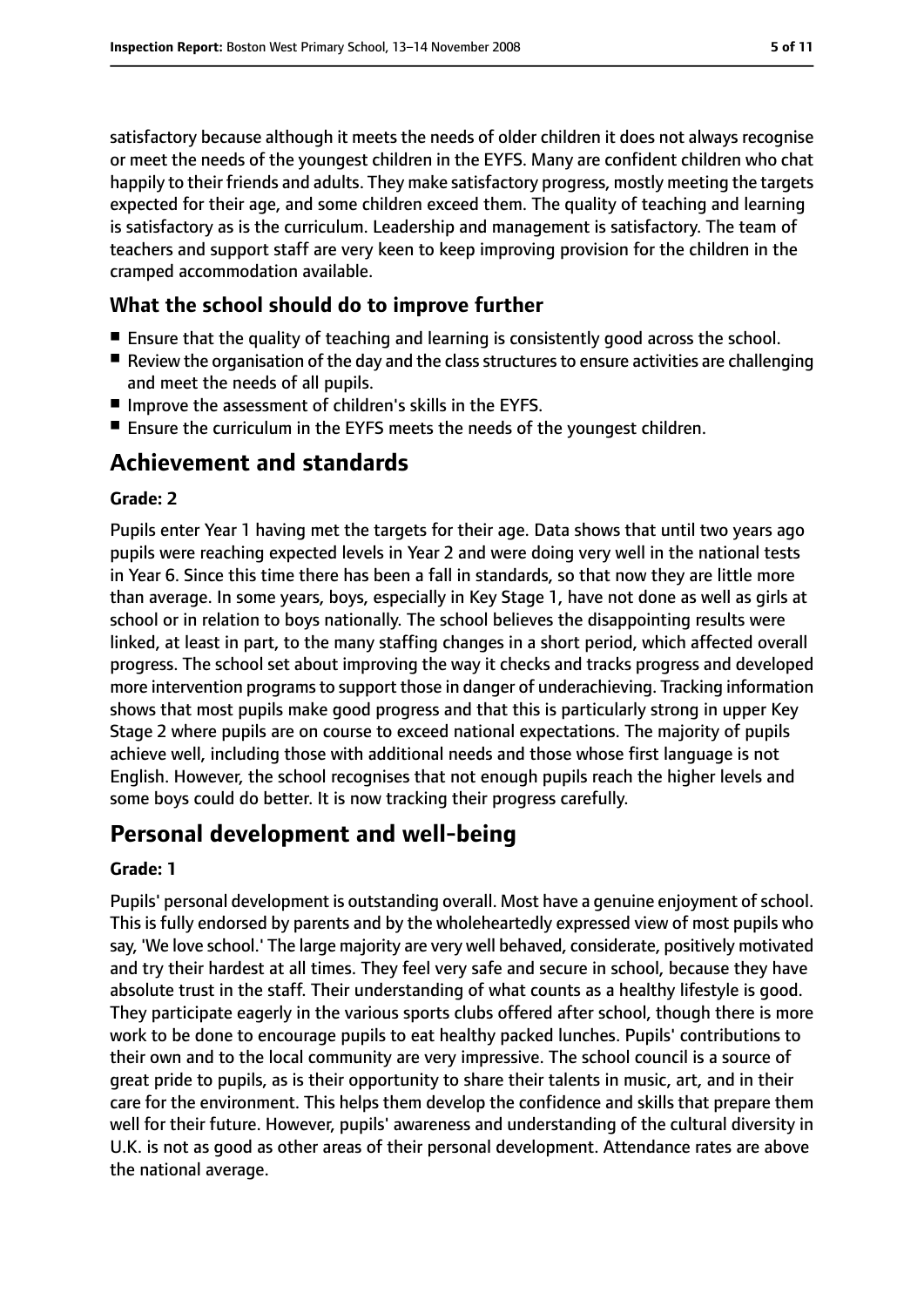### **Quality of provision**

#### **Teaching and learning**

#### **Grade: 2**

The quality of the teaching is predominantly good, especially for the older pupils and, as a result, by the time they leave at they end of Year 6 the progress they make is good overall. However, there is a degree of inconsistency in the teaching, which is partly the result of the many changes to personnel over the past three years. The school's leadership has worked hard to overcome this issue. Good assessment systems are now in place, which enable teachers and the leadership team to keep a careful track of pupils' development. This information is used to put interventions in place, which focus on pupils who are not making progress in line with their targets. This is now starting to work well as it is backed up by an effective system of professional development for teachers. There is a good working partnership between teachers and teaching assistants. Together they manage pupils well, and there are good relationships at all levels in the school. Learning takes place in a calm, orderly and friendly environment. The pupils are praised effectively when they do well, but they do not yet get consistent guidance as to how they can make further progress.

#### **Curriculum and other activities**

#### **Grade: 2**

The curriculum is focused accurately on developing pupils' knowledge and skills in literacy, numeracy and science. This builds well on their prior knowledge and helps promote economic awareness. Teachers are increasingly exploring links between subjects to meet the needs of learners better and to make lessons more interesting. The whole curriculum benefits from the positive use of information and communication technology (ICT) and, although there is a growing element of cross-curricular working, there is still some way to go before this is fully embedded as part of the every day work of the school. The enrichment of the curriculum is good. Pupils are encouraged to make good use of the well-developed outdoor environment. A further notable feature is the wealth of worthwhile art-based activities both during lessons and in out-of-school activities. A good range of visitors and visits brings learning to life for pupils. The wide range of after-school clubs, with strong emphasis on sport, is a good feature. Pupils' emotional well-being is well provided for through the strong emphasis on personal, social and health education.

#### **Care, guidance and support**

#### **Grade: 2**

Pupils' safety and well-being are central and the school's caring attitude is fully embedded in all aspects of its work. Parents praise the high level of care demonstrated by all the staff. Most pupils feel that rare incidents of inappropriate behaviour are dealt with swiftly and effectively. The school operates a 'buddy' system where older pupils help to develop play during breaks and lunchtime. Pupils report that initiatives such as the 'playground leaders' help make playtimes enjoyable social occasions. Parents comment that the use of older pupils to help the young ones is a positive feature that really makes the introduction to school a positive experience. Support for pupils with learning difficulties and/or disabilities is good. The school uses assessment data well to identify pupils who would benefit from additional support to meet any special learning needs. Pupils with particular gifts and talents are identified and given specific support, although the programme is at an early stage and there is limited evidence of its impact.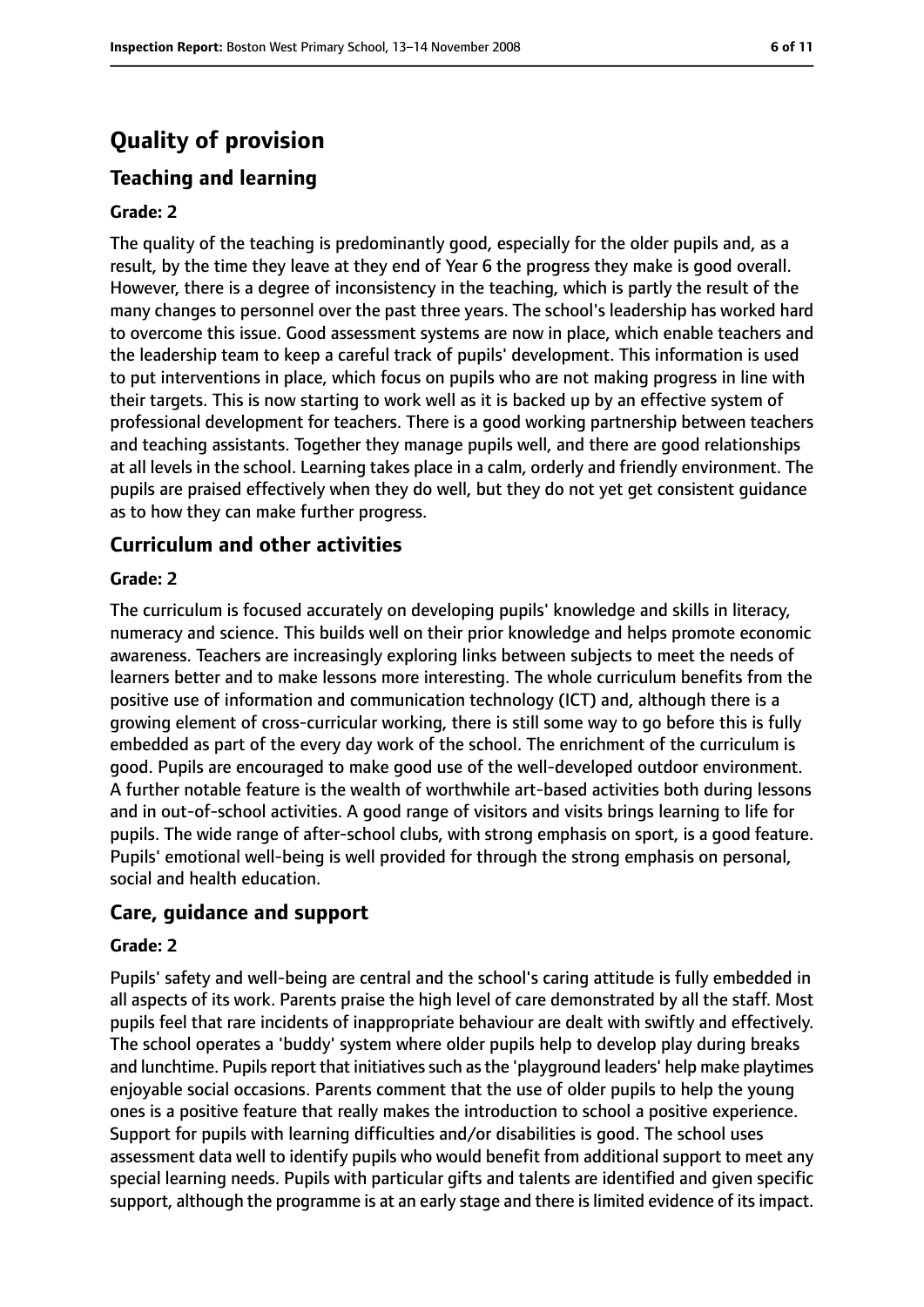Older pupils find target setting and the guidance from teachers' marking helpful in improving their learning. An effective marking system is emerging but is not fully in place across the whole school. All staff have received training on child protection and all safeguarding procedures are fully in place.

### **Leadership and management**

#### **Grade: 2**

The school has successfully developed a team approach to leadership and school improvement. Staff are widely consulted about the programme of development, which motivates everyone to continue to question what the school provides. However some of the tight structures for grouping pupils, and the rigid organisation of the school day are now holding back improvements in the quality of teaching and pupil's learning and progress. Senior staff are empowered to take full responsibility in specific areas. The monitoring and evaluation of the work of the school is particularly effective in English and mathematics although occasionally somewhat generous in other areas. The school is involved in a large number of initiatives, as noted in the number of awards achieved, which staff recognise makes demands upon management time. The senior leadership team has an effective mix of skills and experience and the assistant headteachers have a good grasp of day-to-day priorities. This ensures the school is able to prioritise areas for further development. There are very effective procedures to work with the local community and help unite different local groups. However there is further work to do on developing community cohesion with regard to the wider U.K. and global communities. Governors are generally well informed and aware of strengths and areas for improvement in school leadership. They have accurately identified a need to develop a more systematic programme of focused visits to the school to enable them to develop their role in the strategic decision-making process.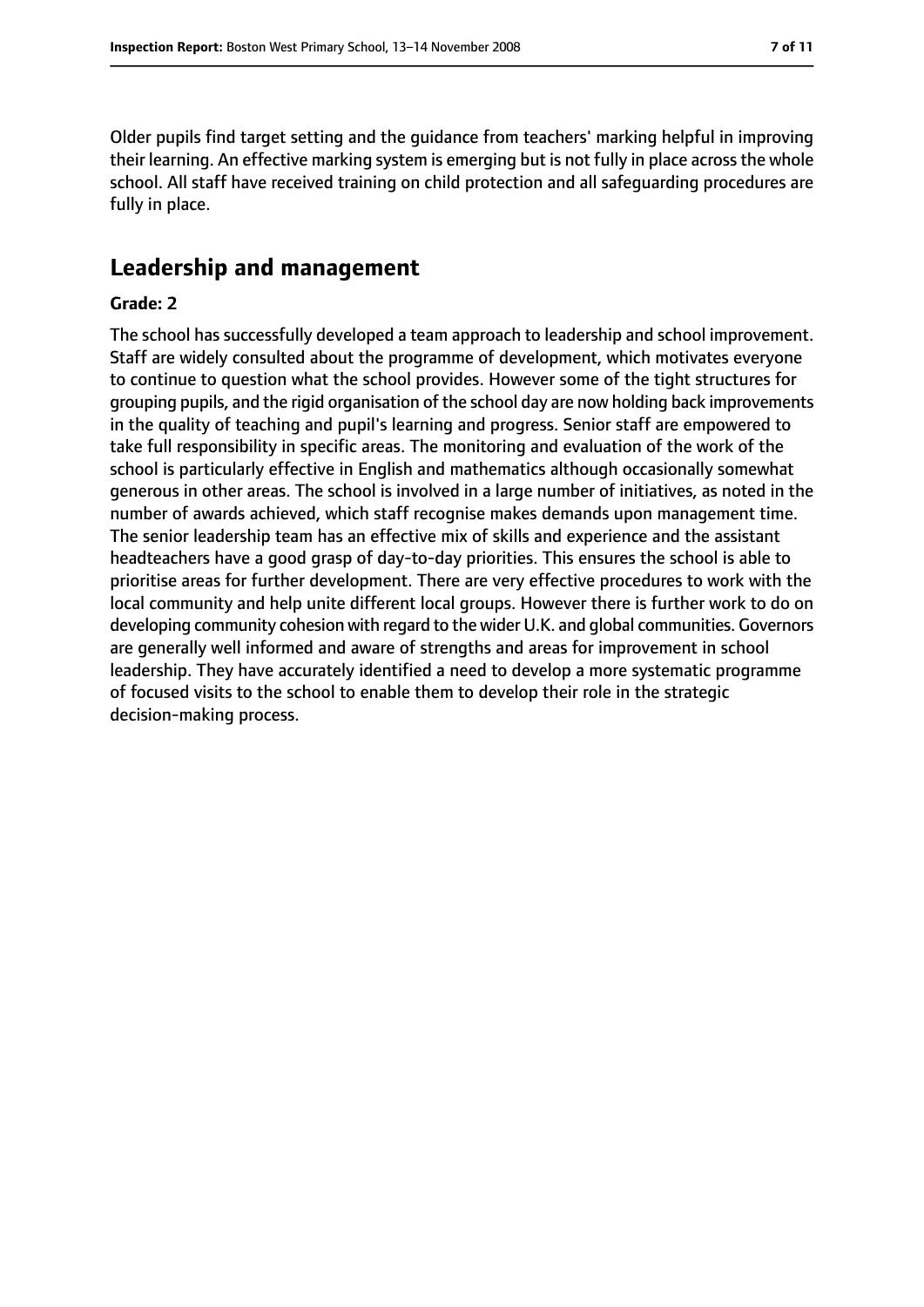**Any complaints about the inspection or the report should be made following the procedures set out in the guidance 'Complaints about school inspection', which is available from Ofsted's website: www.ofsted.gov.uk.**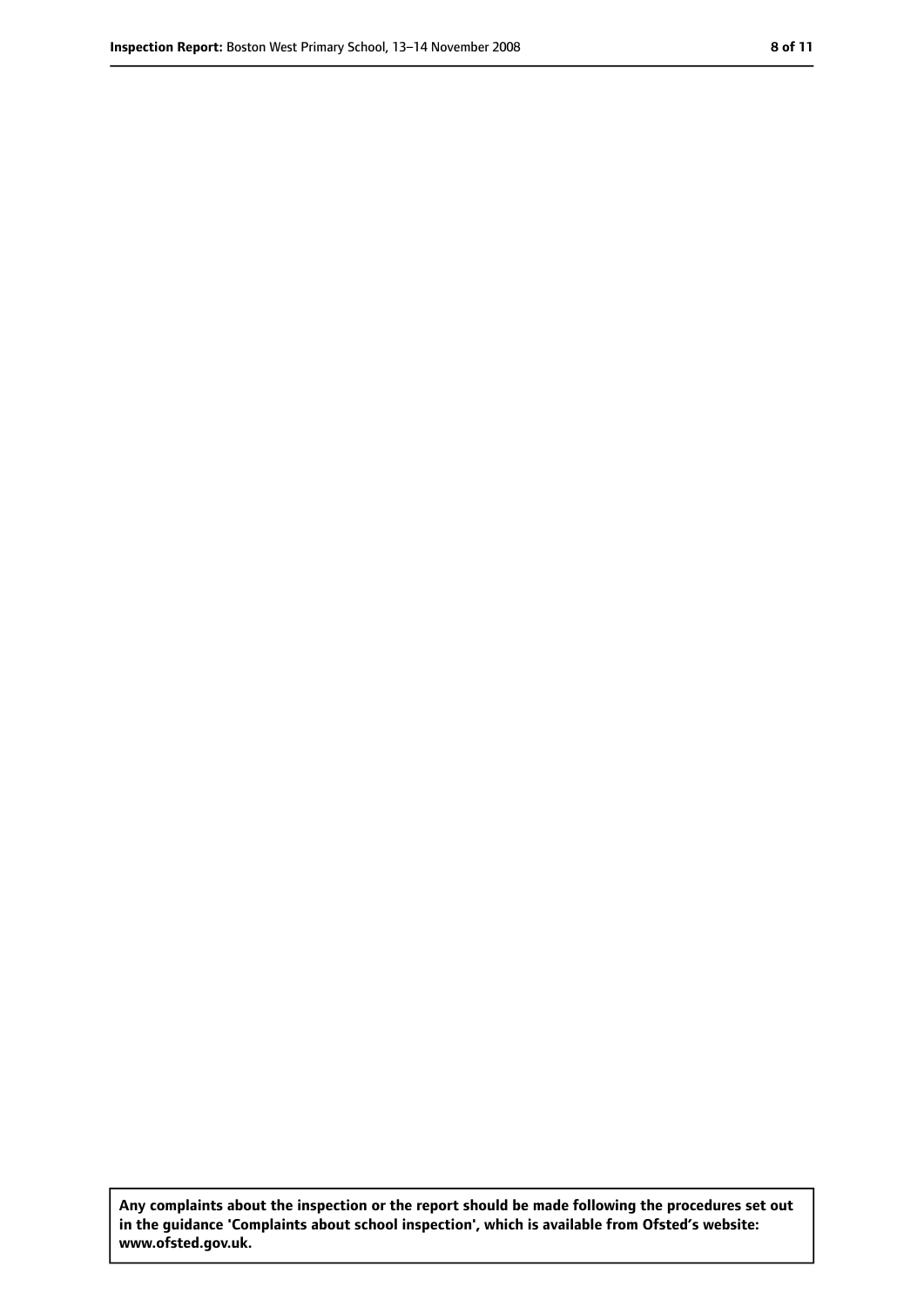## **Inspection judgements**

| Key to judgements: grade 1 is outstanding, grade 2 good, grade 3 satisfactory, and | <b>School</b>  |
|------------------------------------------------------------------------------------|----------------|
| arade 4 inadequate                                                                 | <b>Overall</b> |

#### **Overall effectiveness**

| How effective, efficient and inclusive is the provision of<br>education, integrated care and any extended services in meeting the<br>needs of learners? |     |
|---------------------------------------------------------------------------------------------------------------------------------------------------------|-----|
| Effective steps have been taken to promote improvement since the last<br>inspection                                                                     | Yes |
| How well does the school work in partnership with others to promote learners'<br>well being?                                                            |     |
| The capacity to make any necessary improvements                                                                                                         |     |

### **Effectiveness of the Early Years Foundation Stage**

| How effective is the provision in meeting the needs of children in the<br><b>EYFS?</b>       |  |
|----------------------------------------------------------------------------------------------|--|
| How well do children in the EYFS achieve?                                                    |  |
| How good are the overall personal development and well-being of the children<br>in the EYFS? |  |
| How effectively are children in the EYFS helped to learn and develop?                        |  |
| How effectively is the welfare of children in the EYFS promoted?                             |  |
| How effectively is provision in the EYFS led and managed?                                    |  |

### **Achievement and standards**

| How well do learners achieve?                                                                               |  |
|-------------------------------------------------------------------------------------------------------------|--|
| The standards <sup>1</sup> reached by learners                                                              |  |
| How well learners make progress, taking account of any significant variations<br>between groups of learners |  |
| How well learners with learning difficulties and/or disabilities make progress                              |  |

#### **Annex A**

<sup>&</sup>lt;sup>1</sup>Grade 1 - Exceptionally and consistently high; Grade 2 - Generally above average with none significantly below average; Grade 3 - Broadly average to below average; Grade 4 - Exceptionally low.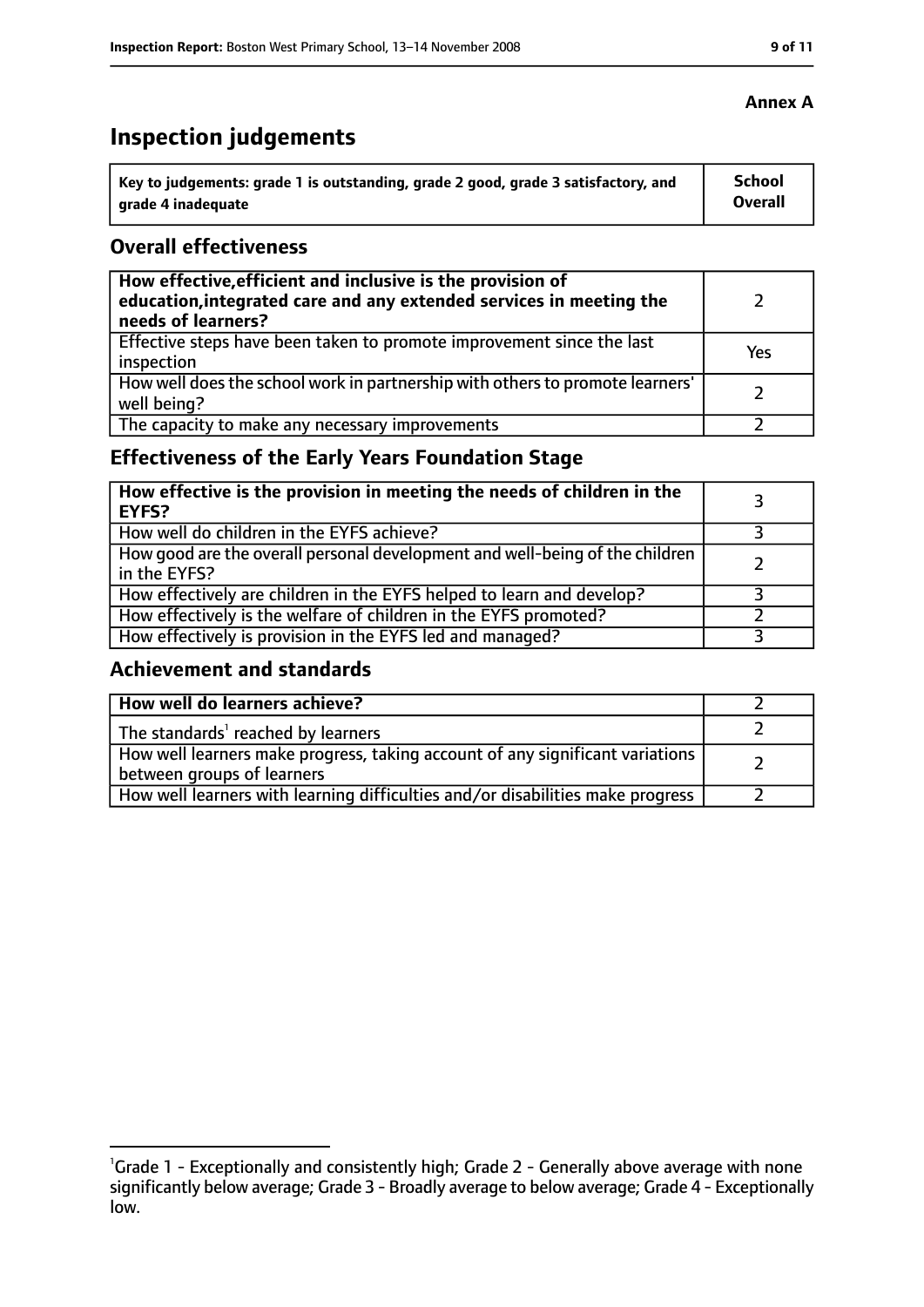### **Personal development and well-being**

| How good are the overall personal development and well-being of the<br>learners?                                 |  |
|------------------------------------------------------------------------------------------------------------------|--|
| The extent of learners' spiritual, moral, social and cultural development                                        |  |
| The extent to which learners adopt healthy lifestyles                                                            |  |
| The extent to which learners adopt safe practices                                                                |  |
| The extent to which learners enjoy their education                                                               |  |
| The attendance of learners                                                                                       |  |
| The behaviour of learners                                                                                        |  |
| The extent to which learners make a positive contribution to the community                                       |  |
| How well learners develop workplace and other skills that will contribute to<br>their future economic well-being |  |

## **The quality of provision**

| How effective are teaching and learning in meeting the full range of<br>learners' needs?              |  |
|-------------------------------------------------------------------------------------------------------|--|
| How well do the curriculum and other activities meet the range of needs and<br>interests of learners? |  |
| How well are learners cared for, quided and supported?                                                |  |

### **Leadership and management**

| How effective are leadership and management in raising achievement<br>and supporting all learners?                                              |     |
|-------------------------------------------------------------------------------------------------------------------------------------------------|-----|
| How effectively leaders and managers at all levels set clear direction leading<br>to improvement and promote high quality of care and education |     |
| How effectively leaders and managers use challenging targets to raise standards                                                                 |     |
| The effectiveness of the school's self-evaluation                                                                                               |     |
| How well equality of opportunity is promoted and discrimination eliminated                                                                      |     |
| How well does the school contribute to community cohesion?                                                                                      | 3   |
| How effectively and efficiently resources, including staff, are deployed to<br>achieve value for money                                          |     |
| The extent to which governors and other supervisory boards discharge their<br>responsibilities                                                  |     |
| Do procedures for safequarding learners meet current government<br>requirements?                                                                | Yes |
| Does this school require special measures?                                                                                                      | No  |
| Does this school require a notice to improve?                                                                                                   | No  |